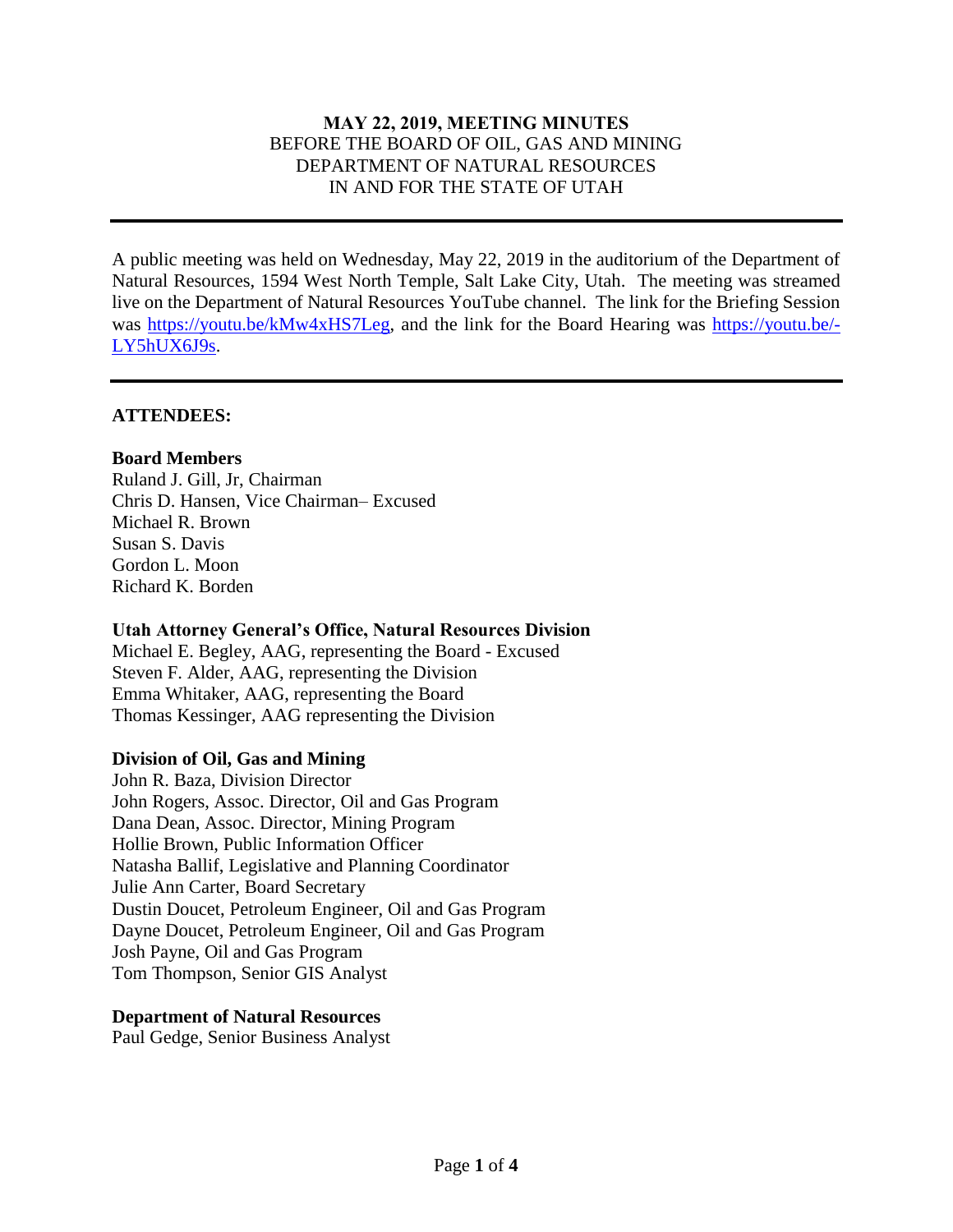**Advanced Reporting Solutions** Michelle Mallonee, RPR

**University of Utah** Dr. John McLennan

**MacDonald & Miller Mineral Legal Services, PLLC** Frederick M. MacDonald, Esq.

**Utah Petroleum Association** Rikki Hrenko-Browning, President

## **Members of the Public:**

Brad Gunnell, WEM Uintah, LLC Danny Gunnell, WEM Uintah, LLC Riley Brinkerhoff, WEM Uintah, LLC John Adamson, Geopion, Inc.

# **BRIEFING SESSION:**

The Chairman of the Board, Ruland J Gill, Jr., called the meeting to order at 9:00 a.m. Mr. John R. Baza. Director of the Division of Oil, Gas, and Mining, conducted the briefing session.

1. Geologic Potential of Uinta Basin

Dr. John McLennan, University of Utah, gave a presentation, developed in concert with Mr. Michael D. Vandenberg, Utah Geological Society, on the Geologic Potential of the Uinta Basin. Dr. McLennan explained the Geology of the Uinta Basin and described oil and gas reserves located there. The Uinta Basin currently provides 82% of oil and gas production in the state of Utah. He also described production methods for maximizing production.

2. Discussion of June Hearing Plans

The June field trip and board hearing in the Price area has been postponed due to a conflict with a field trip site and a board matter. The field trip has been tentatively rescheduled to take place in September or October.

- 3. Other No report was given.
- 4. Next Month's Agenda and Division Calendar No report was given.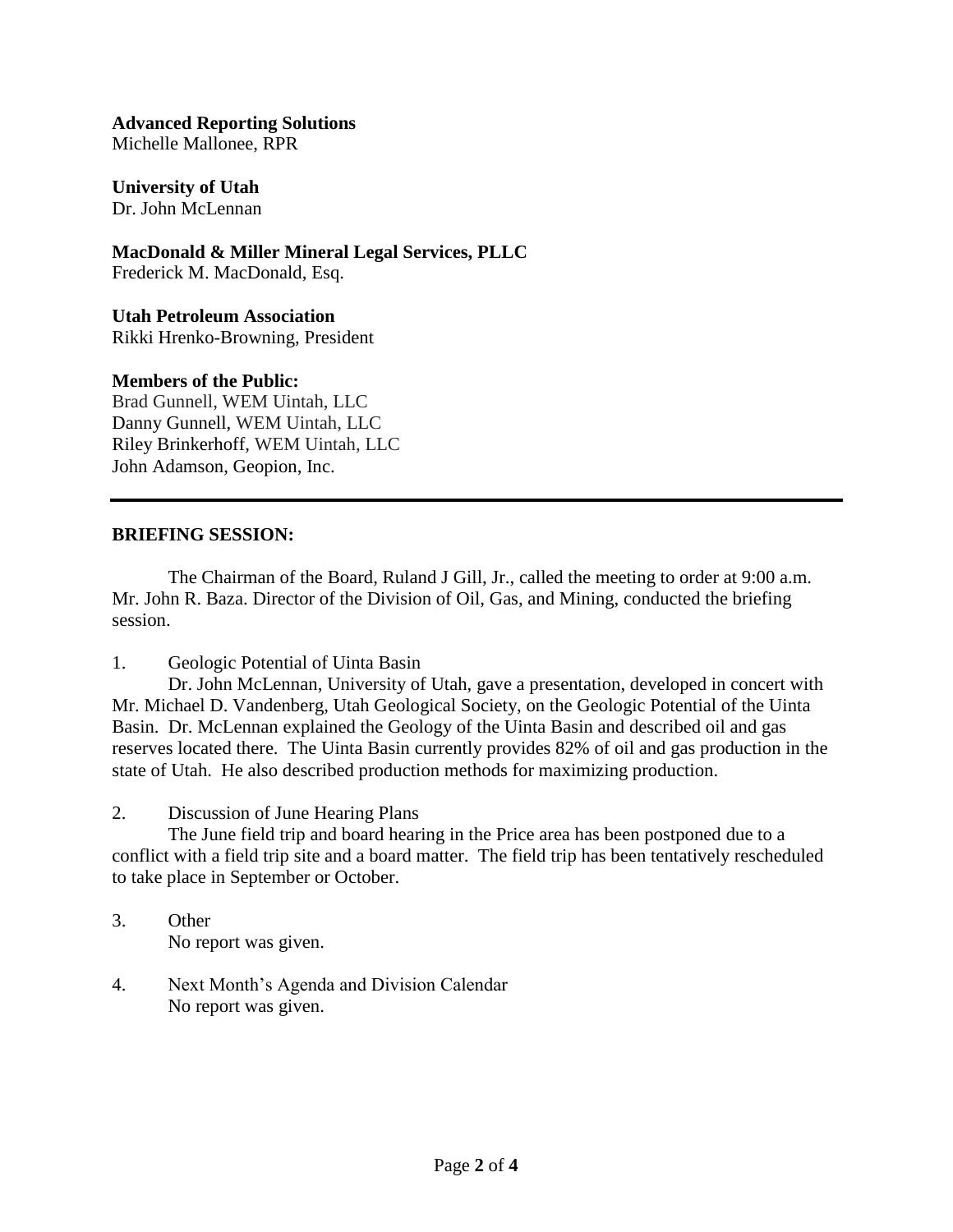5. Opportunity for Public Comment

Mr. Ruland J. Gill, Jr., Chairman, opened the meeting for public comments, and seeing none, the board recessed until 10:30 a.m.

The Briefing Session concluded at 10:12 a.m.

#### **FORMAL SESSION:**

The Chairman, Ruland J. Gill, Jr., called the formal session of the Board of Oil Gas and Mining hearing to order at 10:30 a.m. The Board heard the following matters:

*Please note: Transcripts of the formal items will be available for review at the Division offices approximately fifteen business days after the hearing date. Copies of individual transcripts may be purchased from Advanced Reporting Solutions, 159 West Broadway, Broadway Lofts, Suite 100, Salt Lake City, Utah 84101, ph.: 801-746-5080.*

1. [Docket No. 2017-013 Cause No RO&G-2017-01](http://ogm.utah.gov/amr/boardtemp/redesign/2019/04_Apr/Dockets/2017-013_RO&G-2017-01_40-6-2(4)and-2(11).php) – In the matter of informal rule making associated with the 2017 and 2018 legislative amendments concerning forced pooling and the need to initiate rulemaking on other emerging matters, including but not limited to, rulemaking on operatorship designation.

*(There may be discussion by the Board of additional modifications to the proposed compulsory rule prior to commencing formal rulemaking.)*

Time: 10:35 a.m. to 11:12 a.m.

Board Members present: Ruland J Gill, Jr., Chairman, Richard K. Borden, Michael R. Brown, Susan S. Davis, and Gordon L. Moon. Chris D. Hansen was excused.

Counsel for the Board: Michael E. Begley, Assistant Attorney General, Utah Attorney General's Office, Natural Resources Division.

Counsel for the Division: Steven F. Alder, and Thomas Kessinger, Assistant Attorneys General, Utah Attorney General's Office, Natural Resources Division. Witness: Mr. John R. Baza

On Behalf of Utah Petroleum Association: Rikki Hrenko-Browning, President

The Board voted to continue this matter on in the informal rulemaking process to provide for 30 additional days for public comment. The vote was unanimous. This matter was continued to the June 26, 2019, board hearing.